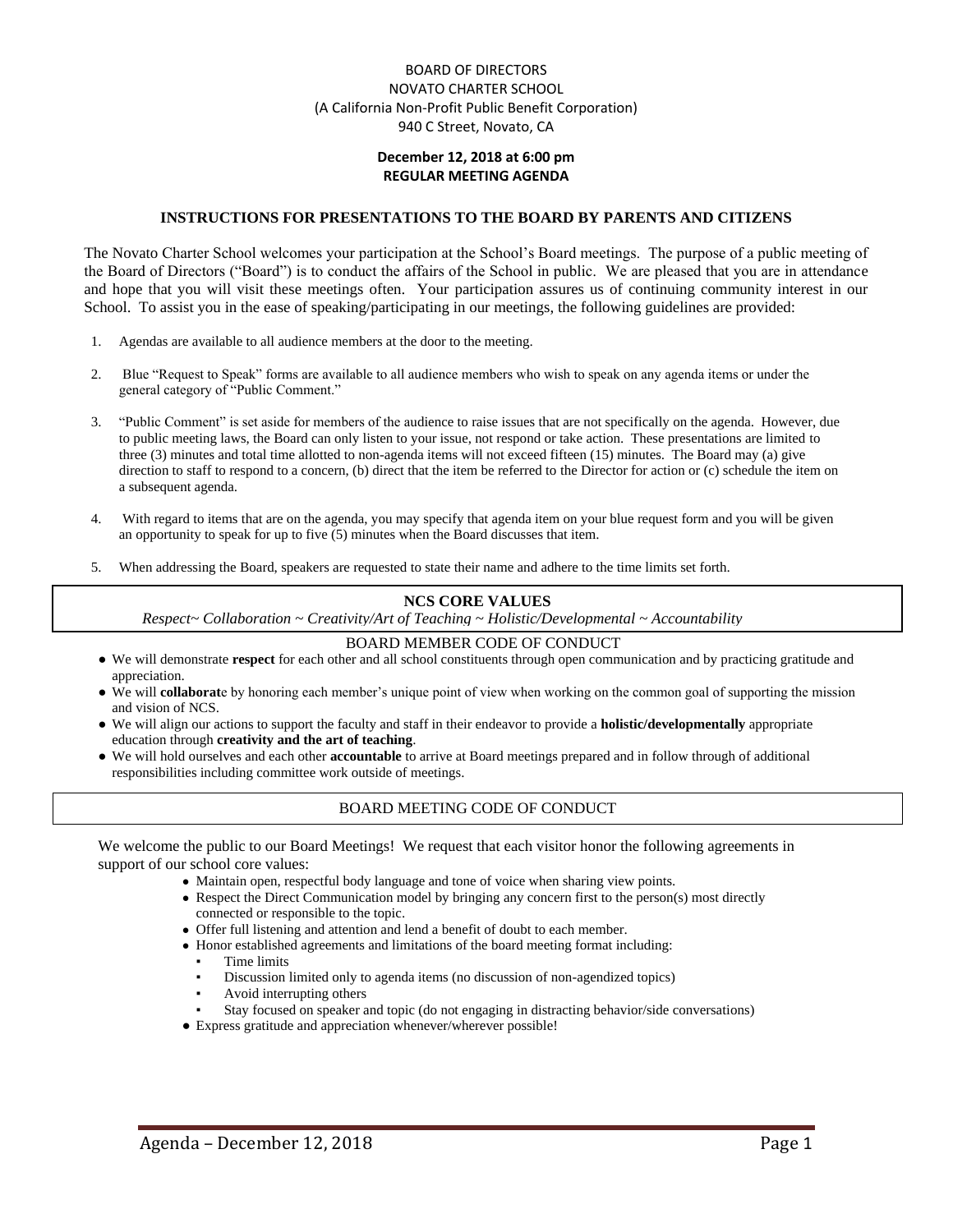## NOVATO CHARTER SCHOOL REGULAR MEETING OF THE BOARD OF DIRECTORS (A California Non-Profit Public Benefit Corporation) 940 C Street, Novato, CA

# **Wednesday, December 12, 2018, at 6:00 pm**

| <b>AGENDA ITEM</b> |                                                                                                                                                                                                                                                                                                                                                                                                                                                                                              |         |        |      | <b>SPONSOR</b>                                | Approx. Time |  |  |
|--------------------|----------------------------------------------------------------------------------------------------------------------------------------------------------------------------------------------------------------------------------------------------------------------------------------------------------------------------------------------------------------------------------------------------------------------------------------------------------------------------------------------|---------|--------|------|-----------------------------------------------|--------------|--|--|
| $\mathbf{1}$       | <b>Call Meeting to Order, Roll Call</b>                                                                                                                                                                                                                                                                                                                                                                                                                                                      |         |        |      | Nicol Brescia                                 | 5 Min.       |  |  |
|                    | <b>Board Member</b>                                                                                                                                                                                                                                                                                                                                                                                                                                                                          | Present | Absent | Late | Arrival time                                  |              |  |  |
|                    | Craig Allender (CA)                                                                                                                                                                                                                                                                                                                                                                                                                                                                          |         |        |      |                                               |              |  |  |
|                    | Erik Berkowitz (EB)                                                                                                                                                                                                                                                                                                                                                                                                                                                                          |         |        |      |                                               |              |  |  |
|                    | Nicol Brescia (NB)                                                                                                                                                                                                                                                                                                                                                                                                                                                                           |         |        |      |                                               |              |  |  |
|                    | Lia Heath (LH)                                                                                                                                                                                                                                                                                                                                                                                                                                                                               |         |        |      |                                               |              |  |  |
|                    | Alexandria Quam (AQ)                                                                                                                                                                                                                                                                                                                                                                                                                                                                         |         |        |      |                                               |              |  |  |
| $\overline{2}$     | <b>Agenda Modification</b>                                                                                                                                                                                                                                                                                                                                                                                                                                                                   |         |        |      | Nicol Brescia                                 | 5 Min.       |  |  |
| 3                  | <b>Public Comment</b><br>Nicol Brescia<br>5 Min.<br>This is the opportunity for members of the community to speak on topics that are not<br>agendized on tonight's board meeting. Because these are not agendized items the board<br>and staff may not dialog back and forth with you. If you have a specific question that<br>staff may be able to answer, staff may contact you. Should a board member chose to<br>have this placed on a future meeting they may contact staff to do that. |         |        |      |                                               |              |  |  |
| 4                  | <b>Consent Agenda Items</b><br>A. Approve Minutes: November 14, 2018                                                                                                                                                                                                                                                                                                                                                                                                                         |         |        |      | Nicol Brescia                                 | 5 Min.       |  |  |
| 5                  | <b>Board Discussion/Action Items</b><br>A. Interim Budget Report<br>B. Review/Approve First Interim Report for Fiscal                                                                                                                                                                                                                                                                                                                                                                        |         |        |      | Nicol Brescia<br>John Azzizzi<br>John Azzizzi | 90 Min.      |  |  |
|                    | Activity/Budget Revision July $1 - Oct 31, 2018$                                                                                                                                                                                                                                                                                                                                                                                                                                             |         |        |      |                                               |              |  |  |
|                    | C. Review of the Draft Audit Report                                                                                                                                                                                                                                                                                                                                                                                                                                                          |         |        |      | John Azzizzi                                  |              |  |  |
|                    | D. Foundation Report                                                                                                                                                                                                                                                                                                                                                                                                                                                                         |         |        |      | Kristen Marchi                                |              |  |  |
|                    | E. Review Conflict of Interest Policy                                                                                                                                                                                                                                                                                                                                                                                                                                                        |         |        |      | Nicol Brescia                                 |              |  |  |
|                    | F. Review & Approve Update to Board Election Policy & Timeline (rev 3.14.18)                                                                                                                                                                                                                                                                                                                                                                                                                 |         |        |      |                                               |              |  |  |
|                    | G. Review & Approve Alliance for Public Waldorf Education full membership<br>H. Review & Approve updated salary schedules                                                                                                                                                                                                                                                                                                                                                                    |         |        |      |                                               |              |  |  |
|                    |                                                                                                                                                                                                                                                                                                                                                                                                                                                                                              |         |        |      |                                               |              |  |  |
| 6                  | <b>Information Items: Reports</b>                                                                                                                                                                                                                                                                                                                                                                                                                                                            |         |        |      |                                               |              |  |  |
|                    | A. Administrative<br>Updates on Special Ed/SELPA, Dashboard, Legal updates<br>including Free and Reduced Hot Lunch, NUSD updates,<br>emergency preparedness, NCS-Hamilton Square, North Bay<br>Children's Center School Closure on 11/16/18, Website &<br>Logo                                                                                                                                                                                                                               |         |        |      | Nikki Lloyd/April Jackson                     | 30 Min.      |  |  |